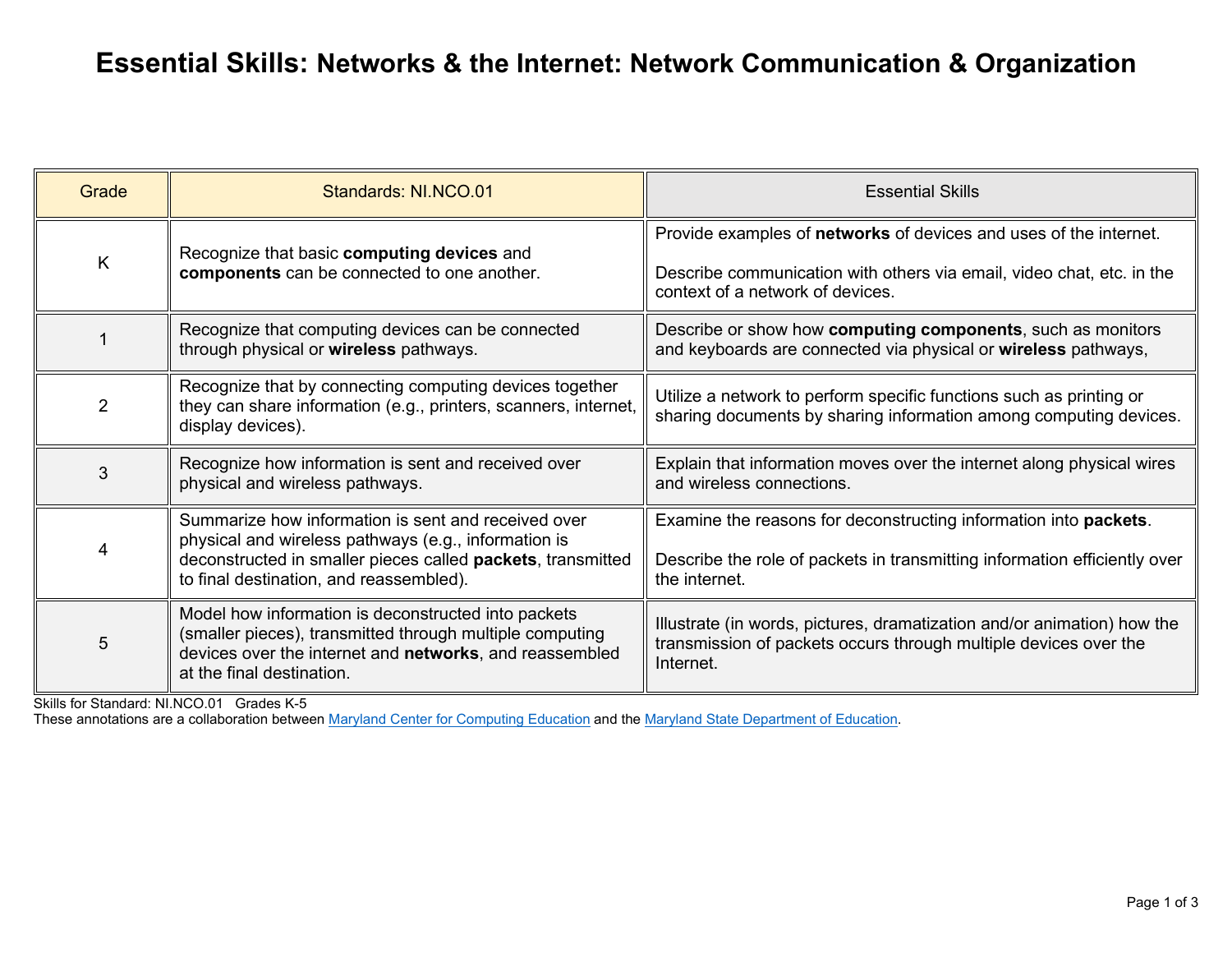## **Essential Skills for Standard: Networks & the Internet: Cybersecurity (1)**

| Grade          | <b>Standard</b>                                                                                                                                                                  | <b>Essential Skills</b>                                                                                                                                                                                                    |
|----------------|----------------------------------------------------------------------------------------------------------------------------------------------------------------------------------|----------------------------------------------------------------------------------------------------------------------------------------------------------------------------------------------------------------------------|
| K              | Identify and use passwords and discuss why they are not<br>shared with others.                                                                                                   | Use passwords to log in to computing devices and/or programs<br>Exhibit understanding that passwords should not be shared with most<br>others                                                                              |
|                | Recognize what passwords are, why they are used, and<br>why they are not shared.                                                                                                 | Explain the purpose of passwords<br>Demonstrate good practices for keeping passwords private.                                                                                                                              |
| $\overline{2}$ | Identify differences between strong and weak passwords<br>and explain the importance of choosing strong passwords to<br>protect devices and information from unauthorized users. | Differentiate between strong and weak passwords and create a strong<br>password.<br>Explain the importance of strong passwords in protecting privacy,<br>devices, and files.                                               |
| 3              | Discuss basic issues that relate to responsible use of<br>computing devices and describe consequences of<br>inappropriate use in a variety of locations.                         | Provide examples of how to use computing devices responsibly in<br>public places.<br>Outline some of the problems that may result from using public<br>internet access and/or public devices.                              |
| 4              | Identify problems that relate to unsecure networks and<br>inappropriate use of computing devices and potential<br>subsequent consequences.                                       | Describe the consequences of using unsecure networks and<br>inappropriate use of computing devices.                                                                                                                        |
| 5              | Define personal identifiable information (e.g., digital<br>footprint) and why it should be protected as related to real-<br>world cyber security problems.                       | Compare and contrast personal identifiable information and digital<br>footprint and provide examples of each.<br>Identify cybersecurity issues that can result from not protecting<br>personally identifiable information. |

Skills for Standard: NI.C.01 Grades K-5

These annotations are a collaboration between [Maryland Center for Computing Education](https://cs4md.com/) and the [Maryland State Department of Education.](http://marylandpublicschools.org/programs/Pages/CTE/ComputerScience/CS.aspx)